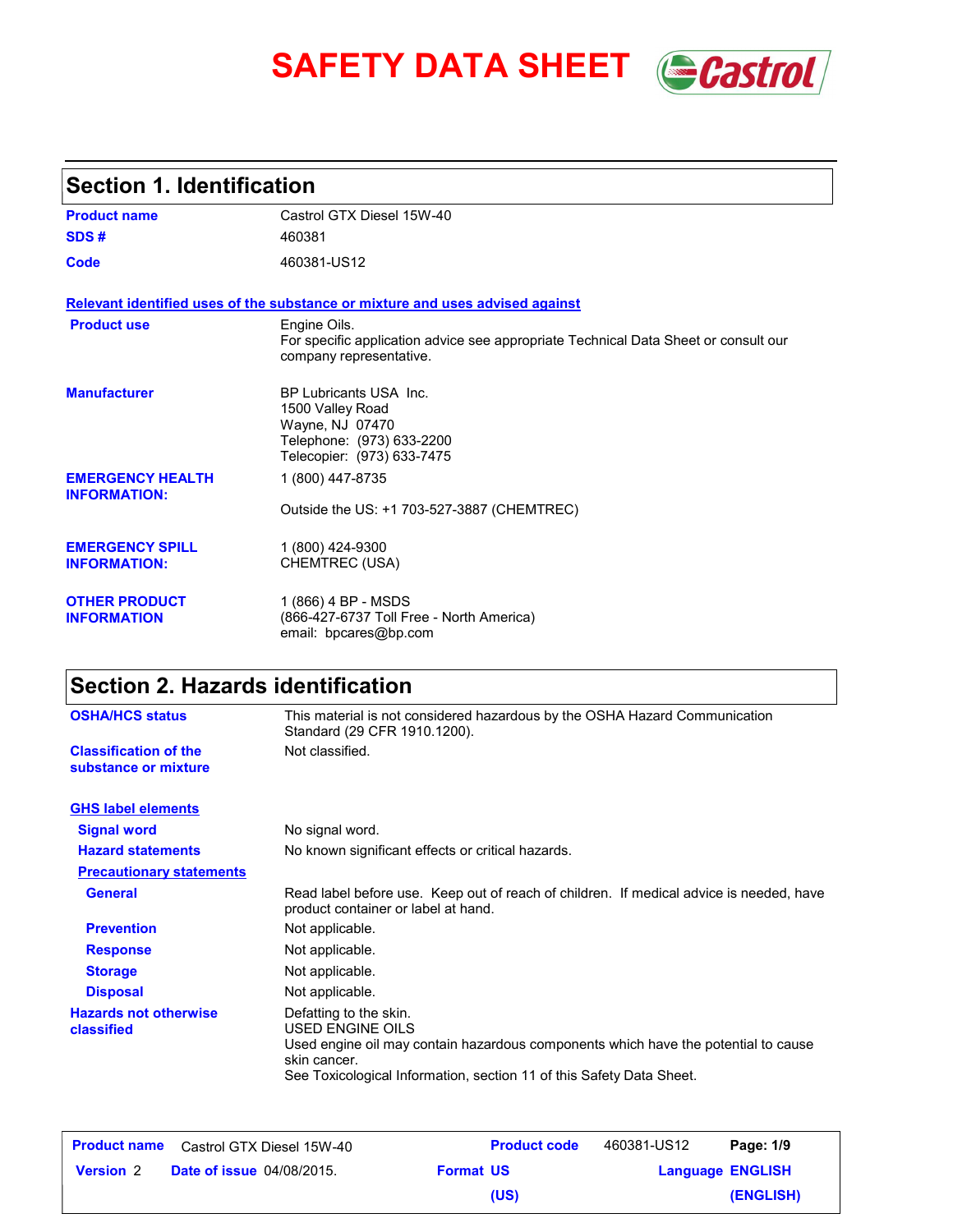## **Section 3. Composition/information on ingredients**

Highly refined base oil (IP 346 DMSO extract < 3%). Proprietary performance additives.

#### **Substance/mixture**

| Mixture |  |
|---------|--|

| <b>Ingredient name</b>                                  | <b>CAS number</b> | $\frac{9}{6}$         |
|---------------------------------------------------------|-------------------|-----------------------|
| Base oil - highly refined                               | Varies            | $≥75 - <90$           |
| Distillates (petroleum), hydrotreated, heavy paraffinic | 64742-54-7        | $≥5 - < 10$           |
| Base oil - highly refined                               | 64742-65-0        | $≥5 - < 10$           |
| <b>Zinc alkyl dithiophosphate</b>                       | 84605-29-8        | $≥1 - 53$             |
| O.O.O-triphenyl phosphorothioate                        | 597-82-0          | $\geq 0.1 - \leq 0.3$ |
| Phenol, dodecyl-, branched                              | 74499-35-7 /      | $\geq 0.1 - \leq 0.3$ |
|                                                         | 121158-58-5       |                       |

Any concentration shown as a range is to protect confidentiality or is due to batch variation.

**There are no additional ingredients present which, within the current knowledge of the supplier and in the concentrations applicable, are classified as hazardous to health or the environment and hence require reporting in this section.**

**Occupational exposure limits, if available, are listed in Section 8.**

### **Section 4. First aid measures**

#### Do not induce vomiting unless directed to do so by medical personnel. Get medical attention if symptoms occur. In case of contact, immediately flush eyes with plenty of water for at least 15 minutes. Eyelids should be held away from the eyeball to ensure thorough rinsing. Check for and remove any contact lenses. Get medical attention. If inhaled, remove to fresh air. Get medical attention if symptoms occur. **Eye contact Inhalation Ingestion Description of necessary first aid measures Skin contact** Wash skin thoroughly with soap and water or use recognized skin cleanser. Remove contaminated clothing and shoes. Wash clothing before reuse. Clean shoes thoroughly before reuse. Get medical attention if symptoms occur.

**Protection of first-aiders** No action shall be taken involving any personal risk or without suitable training.

#### **Most important symptoms/effects, acute and delayed**

**See Section 11 for more detailed information on health effects and symptoms.**

#### **Indication of immediate medical attention and special treatment needed, if necessary**

| <b>Notes to physician</b>  | Treatment should in general be symptomatic and directed to relieving any effects. |
|----------------------------|-----------------------------------------------------------------------------------|
| <b>Specific treatments</b> | No specific treatment.                                                            |

## **Section 5. Fire-fighting measures**

| <b>Extinguishing media</b>                             |                                                                                                                            |                                                                                                                                                                                      |             |                         |
|--------------------------------------------------------|----------------------------------------------------------------------------------------------------------------------------|--------------------------------------------------------------------------------------------------------------------------------------------------------------------------------------|-------------|-------------------------|
| <b>Suitable extinguishing</b><br>media                 |                                                                                                                            | In case of fire, use foam, dry chemical or carbon dioxide extinguisher or spray.                                                                                                     |             |                         |
| Unsuitable extinguishing<br>media                      | Do not use water jet.                                                                                                      |                                                                                                                                                                                      |             |                         |
| <b>Specific hazards arising</b><br>from the chemical   |                                                                                                                            | In a fire or if heated, a pressure increase will occur and the container may burst.                                                                                                  |             |                         |
| <b>Hazardous combustion</b><br>products                | Combustion products may include the following:<br>carbon dioxide<br>carbon monoxide<br>sulfur oxides<br>metal oxide/oxides |                                                                                                                                                                                      |             |                         |
| <b>Special protective actions</b><br>for fire-fighters | training.                                                                                                                  | Promptly isolate the scene by removing all persons from the vicinity of the incident if<br>there is a fire. No action shall be taken involving any personal risk or without suitable |             |                         |
| <b>Product name</b><br>Castrol GTX Diesel 15W-40       |                                                                                                                            | <b>Product code</b>                                                                                                                                                                  | 460381-US12 | Page: 2/9               |
| <b>Version 2</b><br><b>Date of issue 04/08/2015.</b>   |                                                                                                                            | <b>Format US</b>                                                                                                                                                                     |             | <b>Language ENGLISH</b> |
|                                                        |                                                                                                                            | (US)                                                                                                                                                                                 |             | (ENGLISH)               |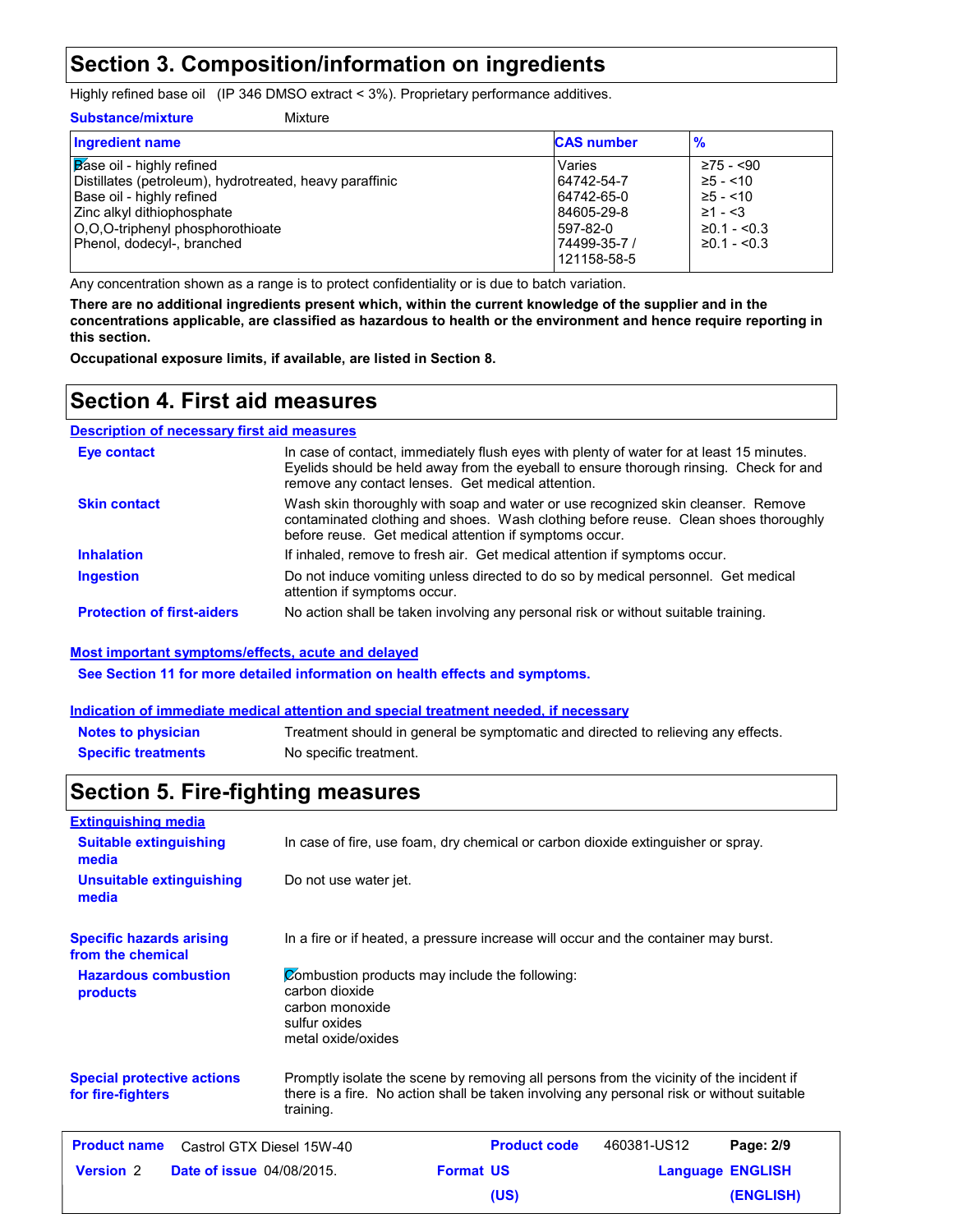## **Section 5. Fire-fighting measures**

Fire-fighters should wear positive pressure self-contained breathing apparatus (SCBA) and full turnout gear. **Special protective equipment for fire-fighters**

#### **Section 6. Accidental release measures**

|                                                              | <b>Personal precautions, protective equipment and emergency procedures</b>                                                                                                                                                                                                                                                                                                                         |  |
|--------------------------------------------------------------|----------------------------------------------------------------------------------------------------------------------------------------------------------------------------------------------------------------------------------------------------------------------------------------------------------------------------------------------------------------------------------------------------|--|
| For non-emergency<br>personnel                               | No action shall be taken involving any personal risk or without suitable training.<br>Evacuate surrounding areas. Keep unnecessary and unprotected personnel from<br>entering. Do not touch or walk through spilled material. Put on appropriate personal<br>protective equipment. Floors may be slippery; use care to avoid falling.                                                              |  |
| For emergency responders                                     | If specialised clothing is required to deal with the spillage, take note of any information in<br>Section 8 on suitable and unsuitable materials. See also the information in "For non-<br>emergency personnel".                                                                                                                                                                                   |  |
| <b>Environmental precautions</b>                             | Avoid dispersal of spilled material and runoff and contact with soil, waterways, drains<br>and sewers. Inform the relevant authorities if the product has caused environmental<br>pollution (sewers, waterways, soil or air).                                                                                                                                                                      |  |
| <b>Methods and materials for containment and cleaning up</b> |                                                                                                                                                                                                                                                                                                                                                                                                    |  |
| <b>Small spill</b>                                           | Stop leak if without risk. Move containers from spill area. Absorb with an inert material<br>and place in an appropriate waste disposal container. Dispose of via a licensed waste<br>disposal contractor.                                                                                                                                                                                         |  |
| Large spill                                                  | Stop leak if without risk. Move containers from spill area. Prevent entry into sewers,<br>water courses, basements or confined areas. Contain and collect spillage with non-<br>combustible, absorbent material e.g. sand, earth, vermiculite or diatomaceous earth and<br>place in container for disposal according to local regulations. Dispose of via a licensed<br>waste disposal contractor. |  |

## **Section 7. Handling and storage**

| <b>Precautions for safe handling</b>                                             |                                                                                                                                                                                                                                                                                                                                                                                                                                                                                                                                                                                                                                                                                                                                                                                                                                                                                                                                                                                                                                                                                                                                               |
|----------------------------------------------------------------------------------|-----------------------------------------------------------------------------------------------------------------------------------------------------------------------------------------------------------------------------------------------------------------------------------------------------------------------------------------------------------------------------------------------------------------------------------------------------------------------------------------------------------------------------------------------------------------------------------------------------------------------------------------------------------------------------------------------------------------------------------------------------------------------------------------------------------------------------------------------------------------------------------------------------------------------------------------------------------------------------------------------------------------------------------------------------------------------------------------------------------------------------------------------|
| <b>Protective measures</b>                                                       | Put on appropriate personal protective equipment (see Section 8).                                                                                                                                                                                                                                                                                                                                                                                                                                                                                                                                                                                                                                                                                                                                                                                                                                                                                                                                                                                                                                                                             |
| <b>Advice on general</b><br>occupational hygiene                                 | Eating, drinking and smoking should be prohibited in areas where this material is<br>handled, stored and processed. Wash thoroughly after handling. Remove contaminated<br>clothing and protective equipment before entering eating areas. See also Section 8 for<br>additional information on hygiene measures.                                                                                                                                                                                                                                                                                                                                                                                                                                                                                                                                                                                                                                                                                                                                                                                                                              |
| <b>Conditions for safe storage,</b><br>including any<br><i>incompatibilities</i> | Store in accordance with local regulations. Store in original container protected from<br>direct sunlight in a dry, cool and well-ventilated area, away from incompatible materials<br>(see Section 10) and food and drink. Keep container tightly closed and sealed until<br>ready for use. Store and use only in equipment/containers designed for use with this<br>product. Containers that have been opened must be carefully resealed and kept upright<br>to prevent leakage. Do not store in unlabeled containers. Use appropriate containment<br>to avoid environmental contamination. Sulfur compounds in this material may decompose<br>when heated to release hydrogen sulfide gas which may accumulate to potentially lethal<br>concentrations in enclosed air spaces. Vapor concentrations of hydrogen sulfide above<br>50 ppm, or prolonged exposure at lower concentrations, may saturate human odor<br>perceptions so that the smell of gas may not be apparent. Exposure to concentrations of<br>hydrogen sulfide vapor above 500 ppm may cause rapid death. Do not rely on the sense<br>of smell to detect hydrogen sulfide. |
| <b>Not suitable</b>                                                              | Prolonged exposure to elevated temperature                                                                                                                                                                                                                                                                                                                                                                                                                                                                                                                                                                                                                                                                                                                                                                                                                                                                                                                                                                                                                                                                                                    |

| Product name     | Castrol GTX Diesel 15W-40        |                  | <b>Product code</b> | 460381-US12             | Page: 3/9 |
|------------------|----------------------------------|------------------|---------------------|-------------------------|-----------|
| <b>Version 2</b> | <b>Date of issue 04/08/2015.</b> | <b>Format US</b> |                     | <b>Language ENGLISH</b> |           |
|                  |                                  |                  | (US)                |                         | (ENGLISH) |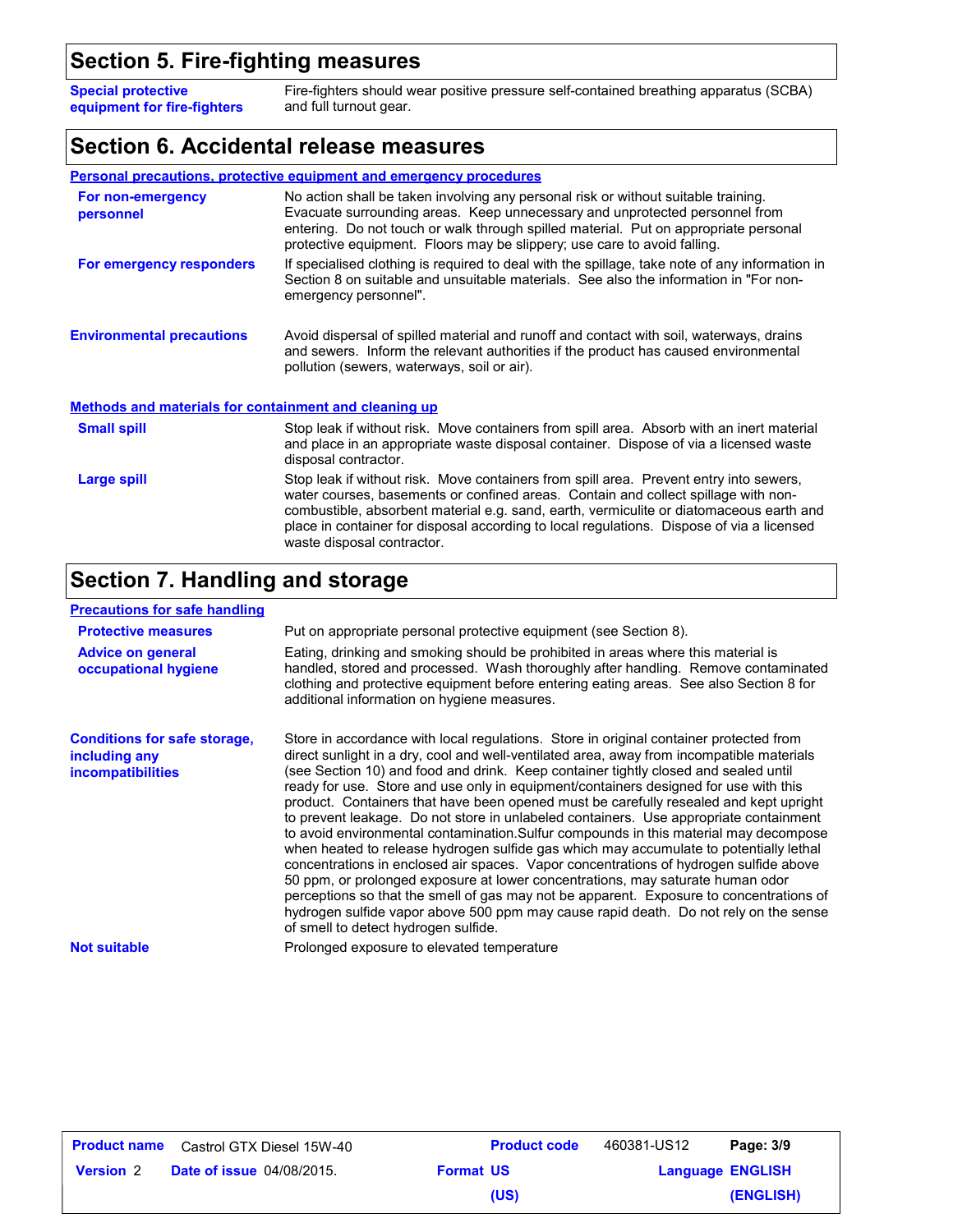## **Section 8. Exposure controls/personal protection**

#### **Control parameters**

**Occupational exposure limits**

| <b>Ingredient name</b>                                  | <b>Exposure limits</b>                                                                                                                                                                                                        |
|---------------------------------------------------------|-------------------------------------------------------------------------------------------------------------------------------------------------------------------------------------------------------------------------------|
| <b>Base oil - highly refined</b>                        | <b>ACGIH TLV (United States).</b><br>TWA: 5 mg/m <sup>3</sup> 8 hours. Issued/Revised:<br>11/2009 Form: Inhalable fraction<br> OSHA PEL (United States).<br>TWA: 5 mg/m <sup>3</sup> 8 hours. Issued/Revised:<br>6/1993       |
| Distillates (petroleum), hydrotreated, heavy paraffinic | <b>ACGIH TLV (United States).</b><br>TWA: 5 mg/m <sup>3</sup> 8 hours. Issued/Revised:<br>11/2009 Form: Inhalable fraction<br><b>OSHA PEL (United States).</b><br>TWA: 5 mg/m <sup>3</sup> 8 hours. Issued/Revised:<br>6/1993 |

While specific OELs for certain components may be shown in this section, other components may be present in any mist, vapor or dust produced. Therefore, the specific OELs may not be applicable to the product as a whole and are provided for guidance only.

| <b>Appropriate engineering</b><br><b>controls</b> | All activities involving chemicals should be assessed for their risks to health, to ensure<br>exposures are adequately controlled. Personal protective equipment should only be<br>considered after other forms of control measures (e.g. engineering controls) have been<br>suitably evaluated. Personal protective equipment should conform to appropriate<br>standards, be suitable for use, be kept in good condition and properly maintained.<br>Your supplier of personal protective equipment should be consulted for advice on<br>selection and appropriate standards. For further information contact your national<br>organisation for standards.<br>Provide exhaust ventilation or other engineering controls to keep the relevant airborne<br>concentrations below their respective occupational exposure limits.<br>The final choice of protective equipment will depend upon a risk assessment. It is<br>important to ensure that all items of personal protective equipment are compatible. |
|---------------------------------------------------|------------------------------------------------------------------------------------------------------------------------------------------------------------------------------------------------------------------------------------------------------------------------------------------------------------------------------------------------------------------------------------------------------------------------------------------------------------------------------------------------------------------------------------------------------------------------------------------------------------------------------------------------------------------------------------------------------------------------------------------------------------------------------------------------------------------------------------------------------------------------------------------------------------------------------------------------------------------------------------------------------------|
| <b>Environmental exposure</b><br>controls         | Emissions from ventilation or work process equipment should be checked to ensure they<br>comply with the requirements of environmental protection legislation. In some cases,<br>fume scrubbers, filters or engineering modifications to the process equipment will be<br>necessary to reduce emissions to acceptable levels.                                                                                                                                                                                                                                                                                                                                                                                                                                                                                                                                                                                                                                                                              |
| <b>Individual protection measures</b>             |                                                                                                                                                                                                                                                                                                                                                                                                                                                                                                                                                                                                                                                                                                                                                                                                                                                                                                                                                                                                            |
| <b>Hygiene measures</b>                           | Wash hands, forearms and face thoroughly after handling chemical products, before<br>eating, smoking and using the lavatory and at the end of the working period.<br>Appropriate techniques should be used to remove potentially contaminated clothing.<br>Wash contaminated clothing before reusing. Ensure that eyewash stations and safety<br>showers are close to the workstation location.                                                                                                                                                                                                                                                                                                                                                                                                                                                                                                                                                                                                            |
| <b>Eye/face protection</b>                        | Safety glasses with side shields.                                                                                                                                                                                                                                                                                                                                                                                                                                                                                                                                                                                                                                                                                                                                                                                                                                                                                                                                                                          |
| <b>Skin protection</b>                            |                                                                                                                                                                                                                                                                                                                                                                                                                                                                                                                                                                                                                                                                                                                                                                                                                                                                                                                                                                                                            |
| <b>Hand protection</b>                            | Wear protective gloves if prolonged or repeated contact is likely. Wear chemical<br>resistant gloves. Recommended: Nitrile gloves. The correct choice of protective gloves<br>depends upon the chemicals being handled, the conditions of work and use, and the<br>condition of the gloves (even the best chemically resistant glove will break down after<br>repeated chemical exposures). Most gloves provide only a short time of protection<br>before they must be discarded and replaced. Because specific work environments and<br>material handling practices vary, safety procedures should be developed for each<br>intended application. Gloves should therefore be chosen in consultation with the supplier/<br>manufacturer and with a full assessment of the working conditions.                                                                                                                                                                                                              |
|                                                   | Consult your supervisor or Standard Operating Procedure (S.O.P) for special handling<br>instructions.                                                                                                                                                                                                                                                                                                                                                                                                                                                                                                                                                                                                                                                                                                                                                                                                                                                                                                      |

| <b>Product name</b> | Castrol GTX Diesel 15W-40        |                  | <b>Product code</b> | 460381-US12             | Page: 4/9 |
|---------------------|----------------------------------|------------------|---------------------|-------------------------|-----------|
| <b>Version</b> 2    | <b>Date of issue 04/08/2015.</b> | <b>Format US</b> |                     | <b>Language ENGLISH</b> |           |
|                     |                                  |                  | (US)                |                         | (ENGLISH) |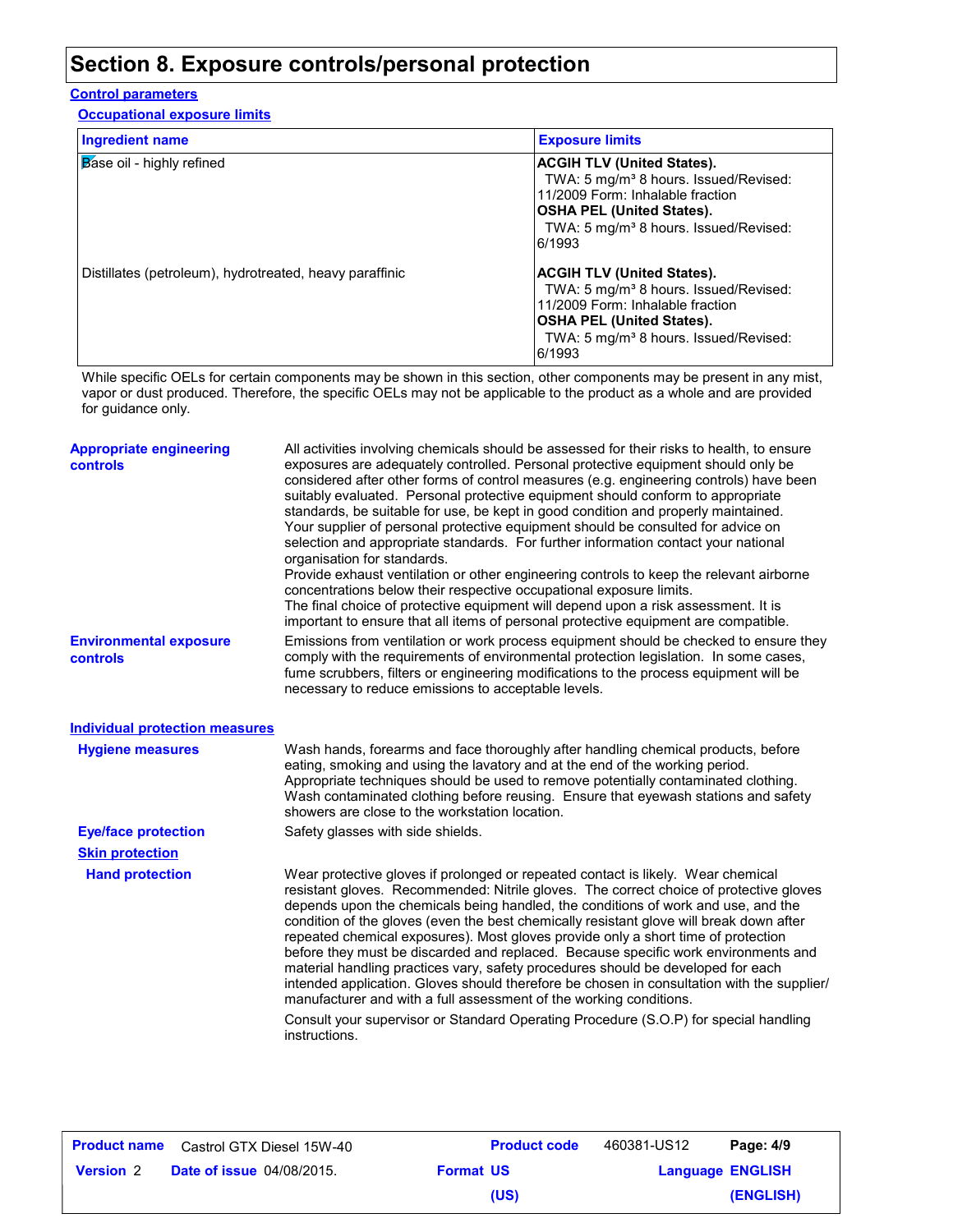## **Section 8. Exposure controls/personal protection**

| <b>Body protection</b>        | Use of protective clothing is good industrial practice. Cotton or polyester/cotton overalls<br>will only provide protection against light superficial contamination that will not soak<br>through to the skin. Overalls should be laundered on a regular basis. When the risk of<br>skin exposure is high (e.g. when cleaning up spillages or if there is a risk of splashing)<br>then chemical resistant aprons and/or impervious chemical suits and boots will be<br>required. Personal protective equipment for the body should be selected based on the<br>task being performed and the risks involved and should be approved by a specialist<br>before handling this product. |
|-------------------------------|------------------------------------------------------------------------------------------------------------------------------------------------------------------------------------------------------------------------------------------------------------------------------------------------------------------------------------------------------------------------------------------------------------------------------------------------------------------------------------------------------------------------------------------------------------------------------------------------------------------------------------------------------------------------------------|
| <b>Other skin protection</b>  | Appropriate footwear and any additional skin protection measures should be selected<br>based on the task being performed and the risks involved and should be approved by a<br>specialist before handling this product.                                                                                                                                                                                                                                                                                                                                                                                                                                                            |
| <b>Respiratory protection</b> | In case of insufficient ventilation, wear suitable respiratory equipment.<br>The correct choice of respiratory protection depends upon the chemicals being handled,<br>the conditions of work and use, and the condition of the respiratory equipment. Safety<br>procedures should be developed for each intended application. Respiratory protection<br>equipment should therefore be chosen in consultation with the supplier/manufacturer<br>and with a full assessment of the working conditions.                                                                                                                                                                              |

## **Section 9. Physical and chemical properties**

| <b>Appearance</b>                                 |                                                                         |
|---------------------------------------------------|-------------------------------------------------------------------------|
| <b>Physical state</b>                             | Liquid.                                                                 |
| Color                                             | Brown.                                                                  |
| Odor                                              | Not available.                                                          |
| <b>Odor threshold</b>                             | Not available.                                                          |
| рH                                                | Not available.                                                          |
| <b>Melting point</b>                              | Not available.                                                          |
| <b>Boiling point</b>                              | Not available.                                                          |
| <b>Flash point</b>                                | Closed cup: 220°C (428°F) [Pensky-Martens.]                             |
| <b>Evaporation rate</b>                           | Not available.                                                          |
| <b>Flammability (solid, gas)</b>                  | Not applicable. Based on - Physical state                               |
| Lower and upper explosive<br>(flammable) limits   | Not available.                                                          |
| <b>Vapor pressure</b>                             | Not available.                                                          |
| <b>Vapor density</b>                              | Not available.                                                          |
| <b>Density</b>                                    | $879$ kg/m <sup>3</sup> (0.879 g/cm <sup>3</sup> ) at 15 <sup>°</sup> C |
| <b>Solubility</b>                                 | insoluble in water.                                                     |
| <b>Partition coefficient: n-</b><br>octanol/water | Not available.                                                          |
| <b>Auto-ignition temperature</b>                  | Not available.                                                          |
| <b>Decomposition temperature</b>                  | Not available.                                                          |
| <b>Viscosity</b>                                  | Kinematic: 15 mm <sup>2</sup> /s (15 cSt) at 100 $^{\circ}$ C           |
|                                                   |                                                                         |

## **Section 10. Stability and reactivity**

| <b>Reactivity</b>                            | No specific test data available for this product. Refer to Conditions to avoid and<br>Incompatible materials for additional information.                                |
|----------------------------------------------|-------------------------------------------------------------------------------------------------------------------------------------------------------------------------|
| <b>Chemical stability</b>                    | The product is stable.                                                                                                                                                  |
| <b>Possibility of hazardous</b><br>reactions | Under normal conditions of storage and use, hazardous reactions will not occur.<br>Under normal conditions of storage and use, hazardous polymerization will not occur. |
| <b>Conditions to avoid</b>                   | Avoid all possible sources of ignition (spark or flame).                                                                                                                |

| <b>Product name</b> | Castrol GTX Diesel 15W-40        | <b>Product code</b> | 460381-US12 | Page: 5/9               |
|---------------------|----------------------------------|---------------------|-------------|-------------------------|
| <b>Version 2</b>    | <b>Date of issue 04/08/2015.</b> | <b>Format US</b>    |             | <b>Language ENGLISH</b> |
|                     |                                  | (US)                |             | (ENGLISH)               |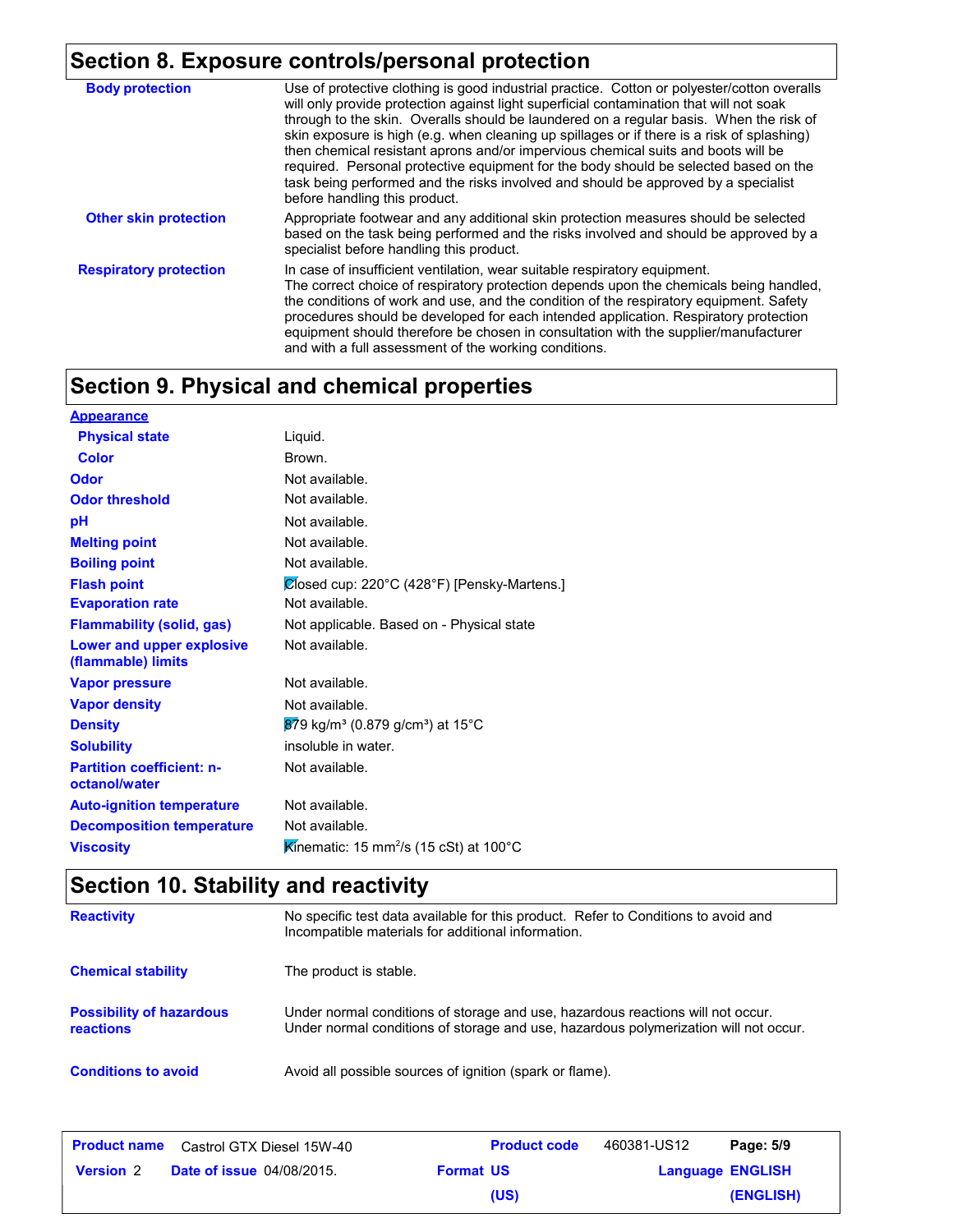### **Section 10. Stability and reactivity**

**Incompatible materials** Reactive or incompatible with the following materials: oxidizing materials.

**Hazardous decomposition products**

Under normal conditions of storage and use, hazardous decomposition products should not be produced. This product may release hydrogen sulfide  $(H_2S)$  if it is heated to high temperatures.

## **Section 11. Toxicological information**

#### **Information on toxicological effects**

| <b>Aspiration hazard</b>                                |                                       |
|---------------------------------------------------------|---------------------------------------|
| <b>Name</b>                                             | <b>Result</b>                         |
| Distillates (petroleum), hydrotreated, heavy paraffinic | <b>ASPIRATION HAZARD - Category 1</b> |

| Information on the likely<br>routes of exposure | Routes of entry anticipated: Dermal, Inhalation.                                                  |
|-------------------------------------------------|---------------------------------------------------------------------------------------------------|
| <b>Potential acute health effects</b>           |                                                                                                   |
| Eye contact                                     | No known significant effects or critical hazards.                                                 |
| <b>Skin contact</b>                             | No known significant effects or critical hazards.                                                 |
| <b>Inhalation</b>                               | Vapor inhalation under ambient conditions is not normally a problem due to low vapor<br>pressure. |
| <b>Ingestion</b>                                | No known significant effects or critical hazards.                                                 |

#### **Symptoms related to the physical, chemical and toxicological characteristics**

| Eye contact         | No specific data.                                                                |
|---------------------|----------------------------------------------------------------------------------|
| <b>Skin contact</b> | Adverse symptoms may include the following:<br>irritation<br>dryness<br>cracking |
| <b>Inhalation</b>   | No specific data.                                                                |
| <b>Ingestion</b>    | No specific data.                                                                |

#### **Delayed and immediate effects and also chronic effects from short and long term exposure**

| <b>Short term exposure</b>                   |                                                                                                                                                                                                                                                                                                                                                                                         |
|----------------------------------------------|-----------------------------------------------------------------------------------------------------------------------------------------------------------------------------------------------------------------------------------------------------------------------------------------------------------------------------------------------------------------------------------------|
| <b>Potential immediate</b><br><b>effects</b> | Not available.                                                                                                                                                                                                                                                                                                                                                                          |
| <b>Potential delayed effects</b>             | Not available.                                                                                                                                                                                                                                                                                                                                                                          |
| <b>Long term exposure</b>                    |                                                                                                                                                                                                                                                                                                                                                                                         |
| <b>Potential immediate</b><br>effects        | Not available.                                                                                                                                                                                                                                                                                                                                                                          |
| <b>Potential delayed effects</b>             | Not available.                                                                                                                                                                                                                                                                                                                                                                          |
| <b>Potential chronic health effects</b>      |                                                                                                                                                                                                                                                                                                                                                                                         |
| <b>General</b>                               | USED ENGINE OILS                                                                                                                                                                                                                                                                                                                                                                        |
|                                              | Combustion products resulting from the operation of internal combustion engines<br>contaminate engine oils during use. Used engine oil may contain hazardous<br>components which have the potential to cause skin cancer. Frequent or prolonged<br>contact with all types and makes of used engine oil must therefore be avoided and a<br>high standard of personal hygiene maintained. |
| <b>Carcinogenicity</b>                       | No known significant effects or critical hazards.                                                                                                                                                                                                                                                                                                                                       |
| <b>Mutagenicity</b>                          | No known significant effects or critical hazards.                                                                                                                                                                                                                                                                                                                                       |
| <b>Teratogenicity</b>                        | No known significant effects or critical hazards.                                                                                                                                                                                                                                                                                                                                       |
| <b>Developmental effects</b>                 | No known significant effects or critical hazards.                                                                                                                                                                                                                                                                                                                                       |
| <b>Fertility effects</b>                     | No known significant effects or critical hazards.                                                                                                                                                                                                                                                                                                                                       |

|                  | <b>Product name</b> Castrol GTX Diesel 15W-40 |                  | <b>Product code</b> | 460381-US12 | Page: 6/9               |
|------------------|-----------------------------------------------|------------------|---------------------|-------------|-------------------------|
| <b>Version 2</b> | <b>Date of issue 04/08/2015.</b>              | <b>Format US</b> |                     |             | <b>Language ENGLISH</b> |
|                  |                                               |                  | (US)                |             | (ENGLISH)               |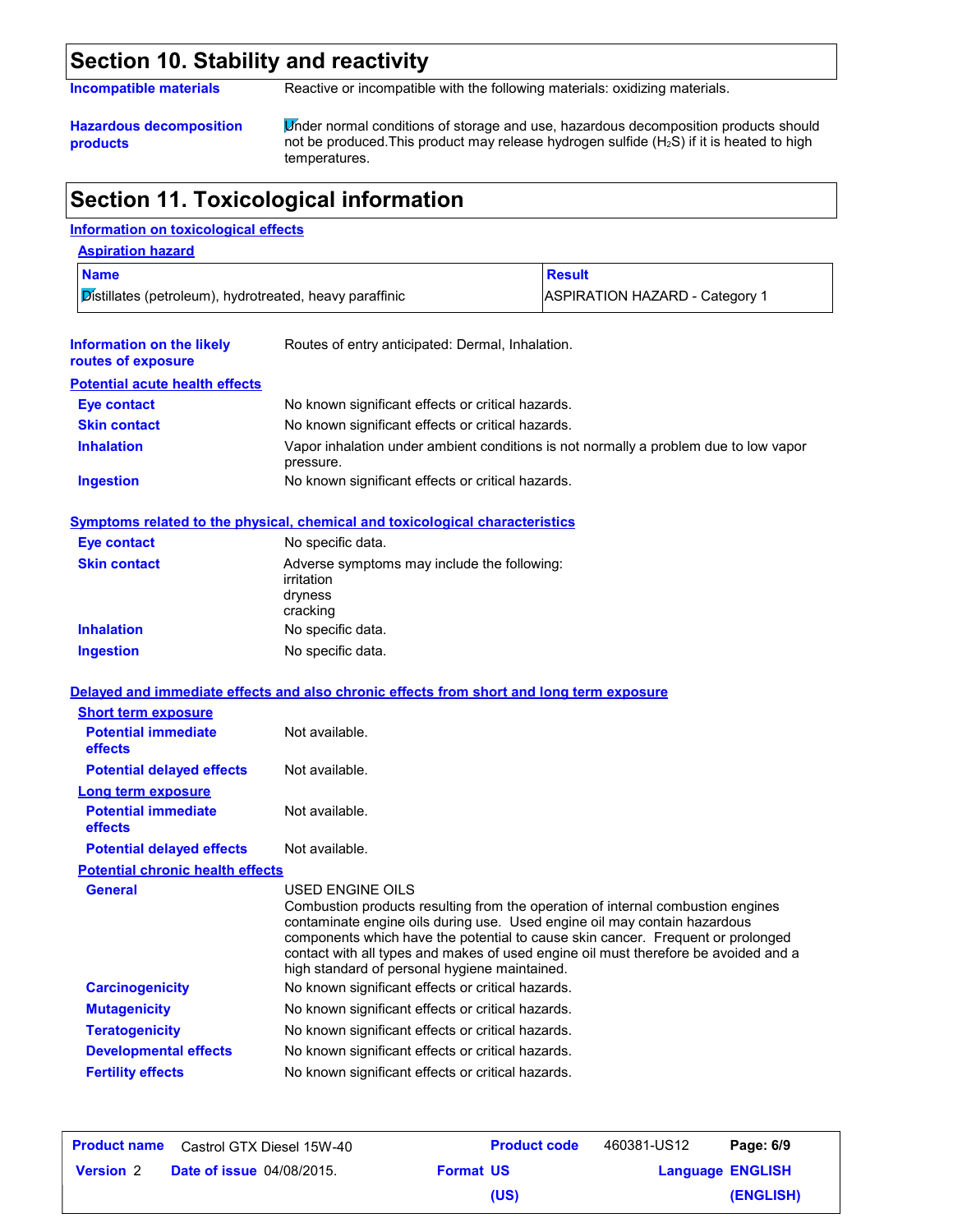### **Section 11. Toxicological information**

**Numerical measures of toxicity** Not available. **Acute toxicity estimates**

## **Section 12. Ecological information**

#### **Toxicity**

No testing has been performed by the manufacturer.

#### **Persistence and degradability**

Expected to be biodegradable.

#### **Bioaccumulative potential**

This product is not expected to bioaccumulate through food chains in the environment.

| <b>Mobility in soil</b>                                 |                                                                                                                           |
|---------------------------------------------------------|---------------------------------------------------------------------------------------------------------------------------|
| <b>Soil/water partition</b><br><b>coefficient (Koc)</b> | Not available.                                                                                                            |
| <b>Mobility</b>                                         | Spillages may penetrate the soil causing ground water contamination.                                                      |
| <b>Other adverse effects</b>                            | No known significant effects or critical hazards.                                                                         |
| <b>Other ecological information</b>                     | Spills may form a film on water surfaces causing physical damage to organisms. Oxygen<br>transfer could also be impaired. |

### **Section 13. Disposal considerations**

The generation of waste should be avoided or minimized wherever possible. Significant quantities of waste product residues should not be disposed of via the foul sewer but processed in a suitable effluent treatment plant. Dispose of surplus and non-recyclable products via a licensed waste disposal contractor. Disposal of this product, solutions and any by-products should at all times comply with the requirements of environmental protection and waste disposal legislation and any regional local authority requirements. Waste packaging should be recycled. Incineration or landfill should only be considered when recycling is not feasible. This material and its container must be disposed of in a safe way. Empty containers or liners may retain some product residues. Avoid dispersal of spilled material and runoff and contact with soil, waterways, drains and sewers. **Disposal methods**

### **Section 14. Transport information**

|                                      | <b>DOT</b><br><b>Classification</b> | <b>TDG</b><br><b>Classification</b> | <b>IMDG</b>    | <b>IATA</b>    |
|--------------------------------------|-------------------------------------|-------------------------------------|----------------|----------------|
| <b>UN number</b>                     | Not regulated.                      | Not regulated.                      | Not regulated. | Not regulated. |
| <b>UN proper</b><br>shipping name    |                                     |                                     |                |                |
| <b>Transport</b><br>hazard class(es) | ۰                                   |                                     |                |                |
| <b>Packing group</b>                 | $\overline{\phantom{a}}$            |                                     | -              | -              |
| <b>Environmental</b><br>hazards      | No.                                 | No.                                 | No.            | No.            |

**(US)**

**Date of issue** 04/08/2015. **Version** 2 **Format US Language Product name** Castrol GTX Diesel 15W-40 **Product code** 460381-US12 **Page: 7/9** 

**Language ENGLISH (ENGLISH)** 460381-US12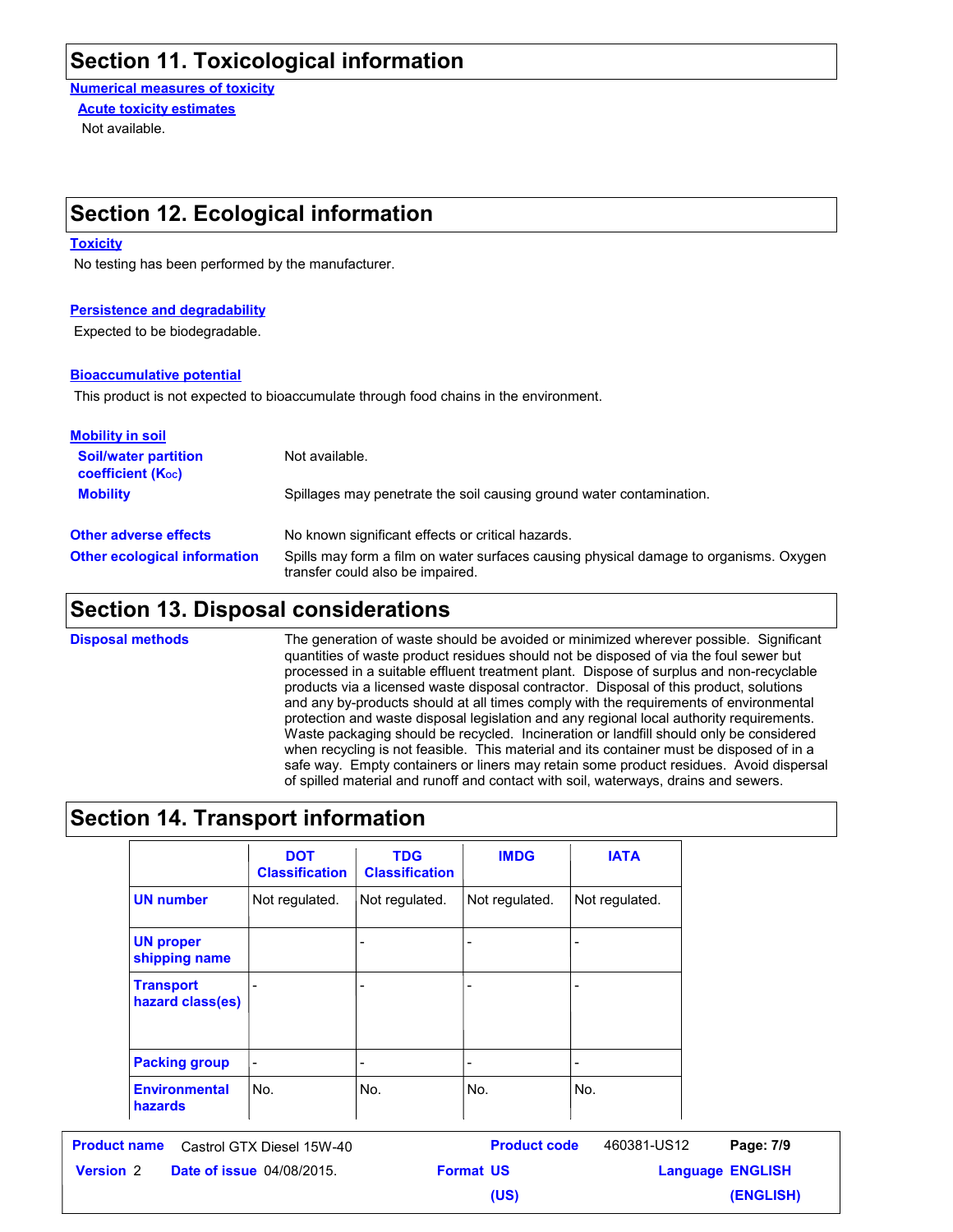|                                                                                                         |                                                                                                                                                                                                                                                                                      |                   | <b>Section 14. Transport information</b> |  |  |  |  |
|---------------------------------------------------------------------------------------------------------|--------------------------------------------------------------------------------------------------------------------------------------------------------------------------------------------------------------------------------------------------------------------------------------|-------------------|------------------------------------------|--|--|--|--|
| <b>Additional</b><br><b>information</b>                                                                 |                                                                                                                                                                                                                                                                                      |                   |                                          |  |  |  |  |
|                                                                                                         |                                                                                                                                                                                                                                                                                      |                   |                                          |  |  |  |  |
| <b>Special precautions for user</b>                                                                     | Not available.                                                                                                                                                                                                                                                                       |                   |                                          |  |  |  |  |
| Not available.<br><b>Transport in bulk according</b><br>to Annex II of MARPOL<br>73/78 and the IBC Code |                                                                                                                                                                                                                                                                                      |                   |                                          |  |  |  |  |
| <b>Section 15. Regulatory information</b>                                                               |                                                                                                                                                                                                                                                                                      |                   |                                          |  |  |  |  |
| <b>U.S. Federal regulations</b>                                                                         |                                                                                                                                                                                                                                                                                      |                   |                                          |  |  |  |  |
| <b>United States inventory</b><br>(TSCA 8b)                                                             | All components are listed or exempted.                                                                                                                                                                                                                                               |                   |                                          |  |  |  |  |
| <b>SARA 302/304</b>                                                                                     |                                                                                                                                                                                                                                                                                      |                   |                                          |  |  |  |  |
| <b>Composition/information on ingredients</b>                                                           |                                                                                                                                                                                                                                                                                      |                   |                                          |  |  |  |  |
| No products were found.                                                                                 |                                                                                                                                                                                                                                                                                      |                   |                                          |  |  |  |  |
| <b>SARA 311/312</b>                                                                                     |                                                                                                                                                                                                                                                                                      |                   |                                          |  |  |  |  |
| <b>Classification</b>                                                                                   | Mot applicable.                                                                                                                                                                                                                                                                      |                   |                                          |  |  |  |  |
| <b>SARA 313</b>                                                                                         |                                                                                                                                                                                                                                                                                      |                   |                                          |  |  |  |  |
|                                                                                                         | <b>Product name</b>                                                                                                                                                                                                                                                                  | <b>CAS number</b> | <b>Concentration</b>                     |  |  |  |  |
| <b>Form R - Reporting</b><br>requirements                                                               | Zinc alkyl dithiophosphate                                                                                                                                                                                                                                                           | 84605-29-8        | 1.0848 - 1.1338                          |  |  |  |  |
| <b>Supplier notification</b>                                                                            | Zinc alkyl dithiophosphate                                                                                                                                                                                                                                                           | 84605-29-8        | 1.0848 - 1.1338                          |  |  |  |  |
| <b>State regulations</b>                                                                                | SARA 313 notifications must not be detached from the SDS and any copying and redistribution of the SDS shall include<br>copying and redistribution of the notice attached to copies of the SDS subsequently redistributed.                                                           |                   |                                          |  |  |  |  |
| <b>Massachusetts</b>                                                                                    | The following components are listed: MINERAL OIL, PETROLEUM DISTILLATES,                                                                                                                                                                                                             |                   |                                          |  |  |  |  |
| <b>New Jersey</b>                                                                                       | <b>HYDROTREATED LIGHT PARAFFINIC</b><br>The following components are listed: MINERAL OIL (UNTREATED and MILDLY<br>TREATED); MINERAL OIL (UNTREATED and MILDLY TREATED); MINERAL OIL<br>(UNTREATED and MILDLY TREATED); ZINC compounds; MINERAL OIL<br>(UNTREATED and MILDLY TREATED) |                   |                                          |  |  |  |  |
| <b>Pennsylvania</b>                                                                                     | The following components are listed: ZINC COMPOUNDS                                                                                                                                                                                                                                  |                   |                                          |  |  |  |  |
| <b>California Prop. 65</b>                                                                              | <b>WARNING:</b> This product contains a chemical known to the State of California to cause<br>cancer.<br>arsenic                                                                                                                                                                     |                   |                                          |  |  |  |  |
|                                                                                                         | <b>WARNING:</b> This product contains a chemical known to the State of California to cause<br>cancer and birth defects or other reproductive harm.<br>lead; Cadmium (Non-pyrophoric); Benzene                                                                                        |                   |                                          |  |  |  |  |
|                                                                                                         |                                                                                                                                                                                                                                                                                      |                   |                                          |  |  |  |  |
| <b>Australia inventory (AICS)</b>                                                                       | All components are listed or exempted.                                                                                                                                                                                                                                               |                   |                                          |  |  |  |  |
| <b>Canada inventory</b>                                                                                 | All components are listed or exempted.                                                                                                                                                                                                                                               |                   |                                          |  |  |  |  |
| <b>China inventory (IECSC)</b>                                                                          | All components are listed or exempted.                                                                                                                                                                                                                                               |                   |                                          |  |  |  |  |
| <b>Japan inventory (ENCS)</b>                                                                           | All components are listed or exempted.                                                                                                                                                                                                                                               |                   |                                          |  |  |  |  |
| <b>Other regulations</b><br><b>Korea inventory (KECI)</b><br><b>Philippines inventory</b><br>(PICCS)    | All components are listed or exempted.<br>All components are listed or exempted.                                                                                                                                                                                                     |                   |                                          |  |  |  |  |
| <b>Taiwan inventory (CSNN)</b>                                                                          | Not determined.                                                                                                                                                                                                                                                                      |                   |                                          |  |  |  |  |

| <b>Product name</b> | Castrol GTX Diesel 15W-40        |                  | <b>Product code</b> | 460381-US12 | Page: 8/9               |
|---------------------|----------------------------------|------------------|---------------------|-------------|-------------------------|
| <b>Version 2</b>    | <b>Date of issue 04/08/2015.</b> | <b>Format US</b> |                     |             | <b>Language ENGLISH</b> |
|                     |                                  |                  | (US)                |             | (ENGLISH)               |